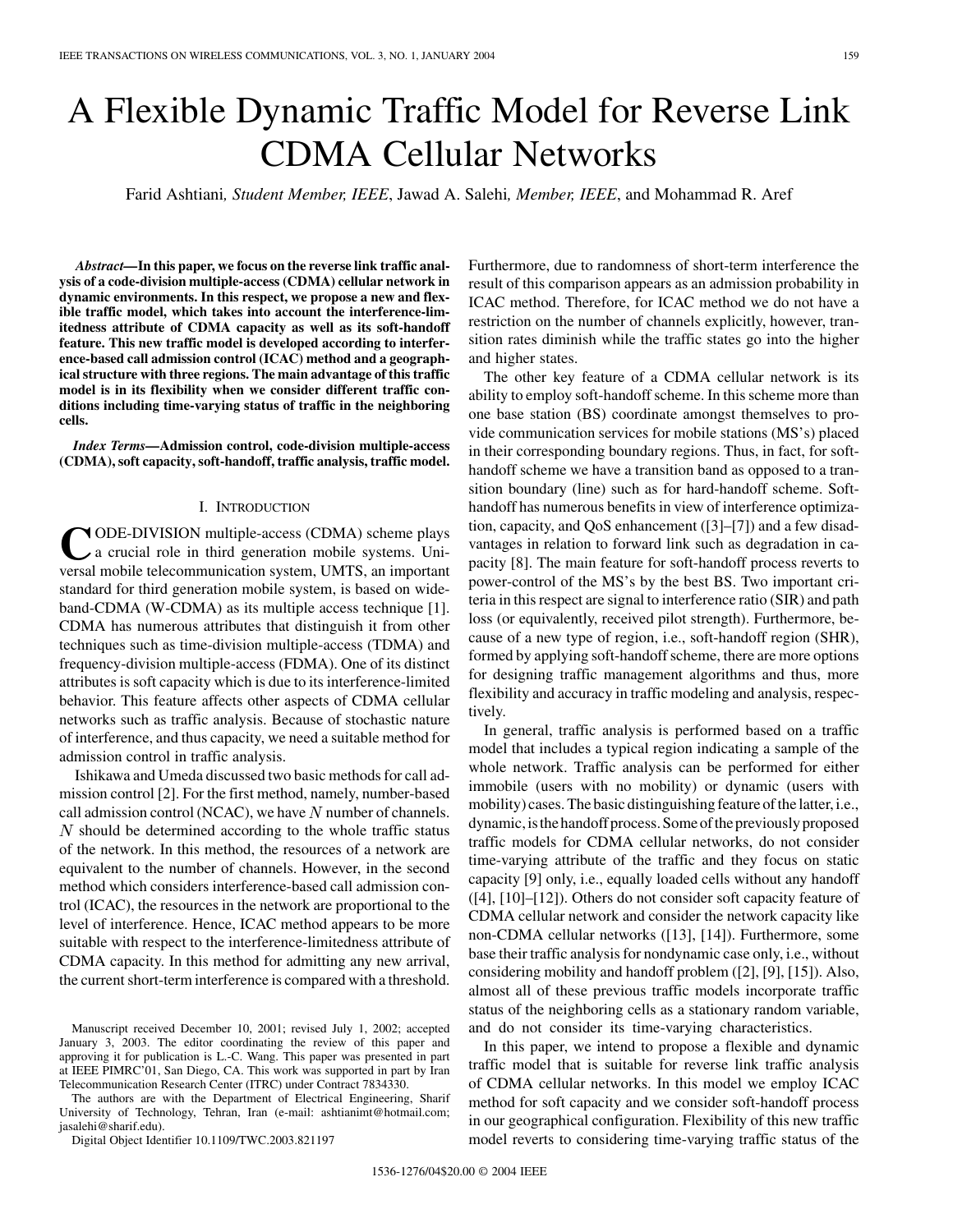neighboring cells and thus, its ability to analyze heterogenous spatial traffic conditions more accurately when compared to previous traffic models. Also, this new traffic model is suitable in designing and comparing new traffic and especially handoff management algorithms with respect to soft-handoff process [[16\]](#page-5-0).

Following this introduction we will describe issues of a general traffic model in Section II, and will propose a new reverse link traffic model in Section III. We will conclude this paper in Section IV.

### II. GENERAL CHARACTERISTICS OF A TRAFFIC MODEL

Our main goal in proposing a traffic model is to provide means to analyze a CDMA cellular network in reverse link in view of evolutionary time-varying traffic for dynamic case (users with mobility) with emphasis in soft-handoff process. In this type of analysis increasing and decreasing the number of users are considered step by step. One of the most important traffic parameters which is obtained from this type of analysis is the carried traffic, that can be viewed as dynamic capacity of the system. In the literature, usually, the static capacity of the network is considered with the same number of users in all the cells ([[4\]](#page-5-0), [[10\]](#page-5-0)–[\[12](#page-5-0)]). Obviously, this cannot be a practical case with respect to traffic evolution. Even for the case of the same primary traffic parameters (such as arrival rate, average cell sojourn time, average call duration time, etc.) for all cells, we cannot deduce that the number of users is always the same in different cells. Thus, dynamic traffic analysis may lead to more practical results.

In general, typical dynamic traffic analysis of a cellular network is carried numerically and if one considers the whole network the order of computations may become very large. Thus, a viable approach for dynamic traffic analysis is to consider a small region representing a sample of the whole network and consequently extending the results to the whole network [[17\]](#page-5-0). With respect to soft-handoff scheme this small region usually includes a cell (desired cell) and its neighboring overlap regions ([\[6](#page-5-0)], [[13\]](#page-5-0)). In general, we estimate some required traffic parameters related to the neighboring cells. For simplicity, we assume the same average traffic parameters, i.e., blocking and dropping probabilities, for the desired cell and its neighbors.

We can state that in a CDMA cellular network model we should make decisions with respect to two basic issues, first, the basic method of admission control and second, the geographical structure of the model with respect to soft-handoff. Obviously, our decision-based model should be such that it is flexible enough to facilitate the analysis for different traffic conditions and simple enough in order to be mathematically tractable. In fact, we need a suitable tradeoff between simplicity and flexibility. For example, a flexible geographical structure enables us to consider spatially heterogenous traffic conditions which in turn results in more complex traffic analysis.

Another important issue with respect to a traffic model is the corresponding probability distribution for primary traffic parameters such as new call generation process, cell sojourn time, call duration time, orientation in different directions, etc. The standard assumption that often simplifies the solution of the



Fig. 1. Geographical structure of the proposed traffic model.

Markov chain corresponding to a traffic model is the memoryless property of the related distributions (like negative exponential distribution for inter-arrival time, cell sojourn time, and call duration time).

# III. PROPOSED NEW TRAFFIC MODEL

Our new model, which is based on ICAC method to include soft capacity, considers a desired cell (cell  $\overline{A}$ ) and its overlap regions (Fig. 1) in a macrocellular structure with nonsectorized cell sites. Due to its efficiency, we compute the related parameters based on a 3-cell soft-handoff scheme [\[4](#page-5-0)], [\[18\]](#page-5-0), however, for the sake of simplicity, we consider only the two nearest cells to the desired cell  $\vec{A}$  as the determining and decision-making BS's in SHR. This model divides the considered area into three regions (Fig. 1). The first region, inner-cell region, includes MS's that are power-controlled by cell  $A$  and do not communicate with any other base station. The second region  $(SHR<sub>1</sub>)$  includes MS's that are placed in soft-handoff region and are power-controlled by cell A. And third region  $(SHR_2)$  includes the MS's in soft-handoff region that cell  $\vec{A}$  is not their power-controlling BS.<sup>1</sup> In this model, we consider path loss (equivalent to pilot signal strength with the assumption of the same pilot strength at all BS's) as the criterion of power-control. And also, we assume the same target received power at the BS's corresponding to the desired cell and its neighboring cells. The motivation for this geographical structure is to be able to analyze the MS's with various interfering effects on cell  $A$ , which, will ultimately re-

<sup>&</sup>lt;sup>1</sup>In fact due to shadowing, it is possible, in practice, that some of the MS's in  $\text{SHR}_2$  are power-controlled by cell *A* and some of the MS's in  $\text{SHR}_1$  are not power-controlled by cell *A*. However, with some minor modifications we are able to include the effect of shadowing in this partitioning.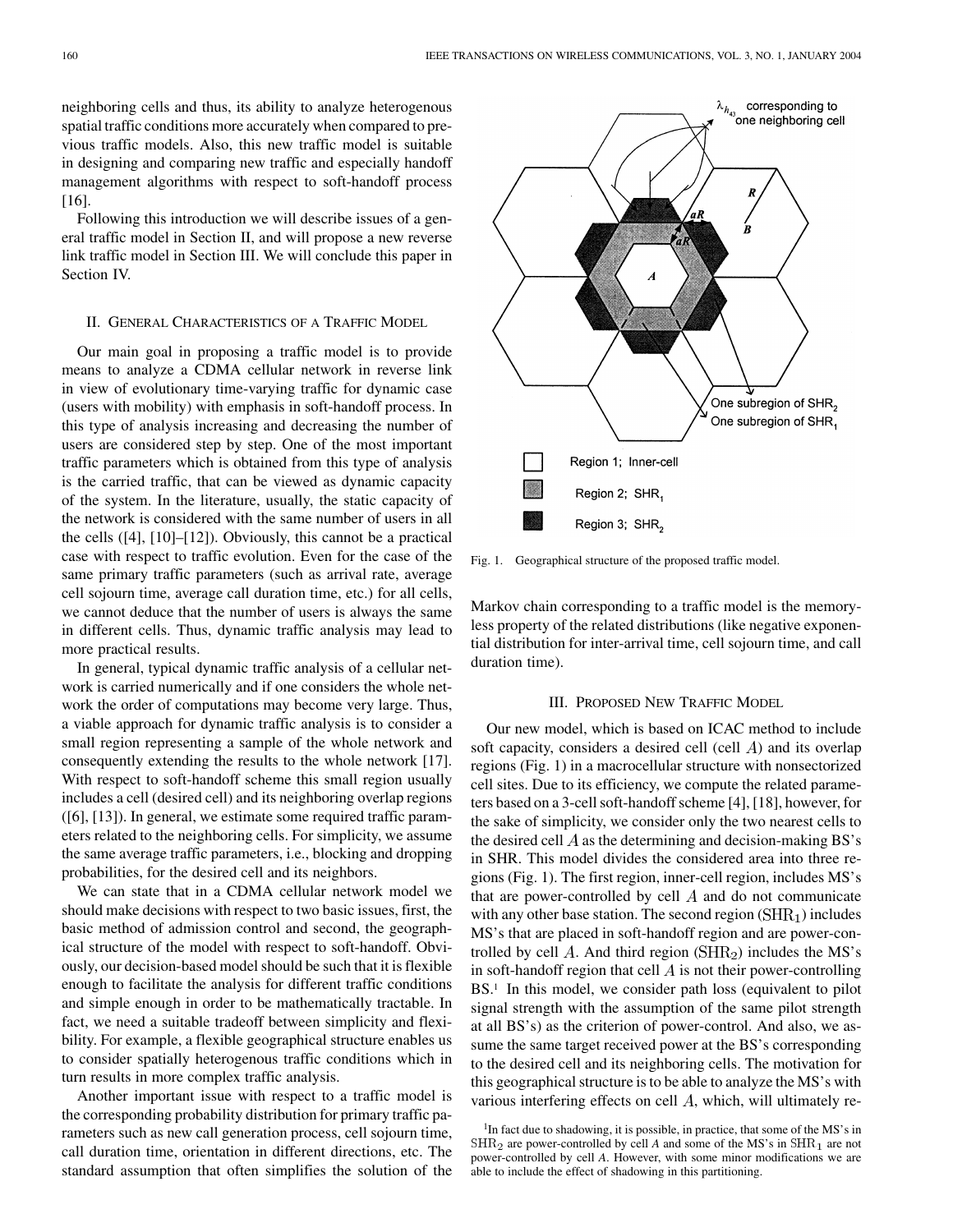

Fig. 2. Markov chain corresponding to the proposed traffic model.

sult in different treatment of the network on the corresponding MS's. In fact, when we consider the movement or the migration of an MS from inside a neighboring cell (such as cell  $B$ ) toward cell  $\vec{A}$  and crosses the edge of SHR, its interfering effect will become noticeable in cell  $A$ . However, MS's placed in SHR, have various interference effect on cell  $A$ . Obviously, an MS in SHR belonging to cell  $B$ , i.e.,  $\text{SHR}_2$ , has less interference compared to ones belonging to cell  $A$ , i.e.,  $\text{SHR}_1$ . Note that, with the assumption of perfect power-control, MS's placed in SHR that are power-controlled by cell  $A(SHR<sub>1</sub>)$  have the same interference effect on cell  $A$  as for MS's placed in inner-cell region. In this paper, we propose that for a CDMA cellular network, MS's should be treated differently according to their contributed interference level on cell  $A$ , hence, our geographical structure enables us to analyze different traffic management policies that have different treatment with respect to these two types of MS's in SHR.

In this model, we employ the standard assumption for primary traffic parameters. Hence, for the analysis of a traffic management algorithm based on the above traffic model we need to solve a 3-dimensional Markov chain as illustrated in Fig. 2. From this figure,  $(i, j, k)$  is the state of the Markov chain such that  $i, j, k$  are the number of users in first, second and third regions, respectively. Also, we use the following notation for the Markov chain equations corresponding to the proposed traffic model in general case:

 $\lambda_{n_u}(u=1,2,3)$ :  $P_{B_u}(i,j,k)$ :

New call origination rate in the region  $u$ ; Blocking probability of a new call request in region  $u$ , at  $(i, j, k)$  traffic state; Inverse of average call duration time;

Departure rate (due to mobility) from region u (inverse of sojourn time in region  $u)$ ;

Probability of an MS moving from one subregion of region  $u$  to another subregion of region  $v$  (inner-cell region has only one subregion);

Dropping probability while migrating from region u to region v at  $(i, j, k)$ traffic state;

Migration rate from neighboring cells' regions (index 4) to SHR2 (index 3) of the traffic model (Fig. 1);

Departure rate from one subregion of region  $u$ ;

Dropping probability of an MS while moving between two subregions in region u at  $(i, j, k)$  traffic state.

For the traffic analysis based on this model we should determine transition rates in the obtained Markov chain (Fig. 2). The related expressions, in general, can be written as in the following:

$$
\lambda_{11}(i,j,k) = \lambda_{n_1}(1 - P_{B_1}(i,j,k)),\tag{1}
$$

$$
\mu_{11}(i,j,k) = i\mu_c + i\mu_{R_1} P_{D_{12}}(i,j,k),\tag{2}
$$

$$
\lambda_{22}(i,j,k) = \lambda_{n_2}(1 - P_{B_2}(i,j,k)),\tag{3}
$$

$$
\mu_{22}(i,j,k) = j\mu_c + j\mu_{r_2} P_{tr_{23}} P_{D_{23}}(i,j,k) + j\mu_{r_2} P_{tr_{23}} P_{d_2}(i,j,k),
$$
\n(4)

$$
\lambda_{33}(i,j,k) = \lambda_{n_3} (1 - P_{B_3}(i,j,k)) + \lambda_{h_{43}} (1 - P_{D_{43}}(i,j,k)),
$$
\n(5)

$$
\mu_{33}(i,j,k) = k\mu_c + k\mu_{r_3} P_{tr_{32}} P_{D_{32}}(i,j,k) + k\mu_{r_3} P_{tr_{34}},
$$
 (6)

$$
\lambda_{12}(i,j,k) = i\mu_{R_1}(1 - P_{D_{12}}(i,j,k)),\tag{7}
$$

$$
\lambda_{21}(i,j,k) = j\mu_{r_2} P_{tr_{21}},\tag{8}
$$

$$
\lambda_{13} = 0
$$
  
\n
$$
\lambda_{31} = 0,
$$
\n(9)

$$
\lambda_{31} = 0,\tag{9}
$$

$$
\lambda_{23}(i,j,k) = j\mu_{r_2} P_{tr_{23}}(1 - P_{D_{23}}(i,j,k)),\tag{10}
$$

$$
\lambda_{32}(i,j,k) = k\mu_{r_3} P_{tr_{32}}(1 - P_{D_{32}}(i,j,k)). \tag{11}
$$

We compute the arrival and departure rates corresponding to different regions, and the probabilities for moving in different directions, in Appendix A. Due to ICAC method for blocking probability of a newly originatined call and dropping probability due to handoff failure, at each traffic state, we need to compute the probability that current short-term interference level exceeds the corresponding thresholds. Interference is comprised of two parts; intra-cell and inter-cell, and both are stochastic in nature. With the assumption of perfect power-control, randomness of the first part, intra-cell, is due to intermittence such as voice activity factor or burstiness in data traffic. Intra-cell interference for the case of voice only is modeled by a bionomial random variable. And randomness of the second part, inter-cell, is due to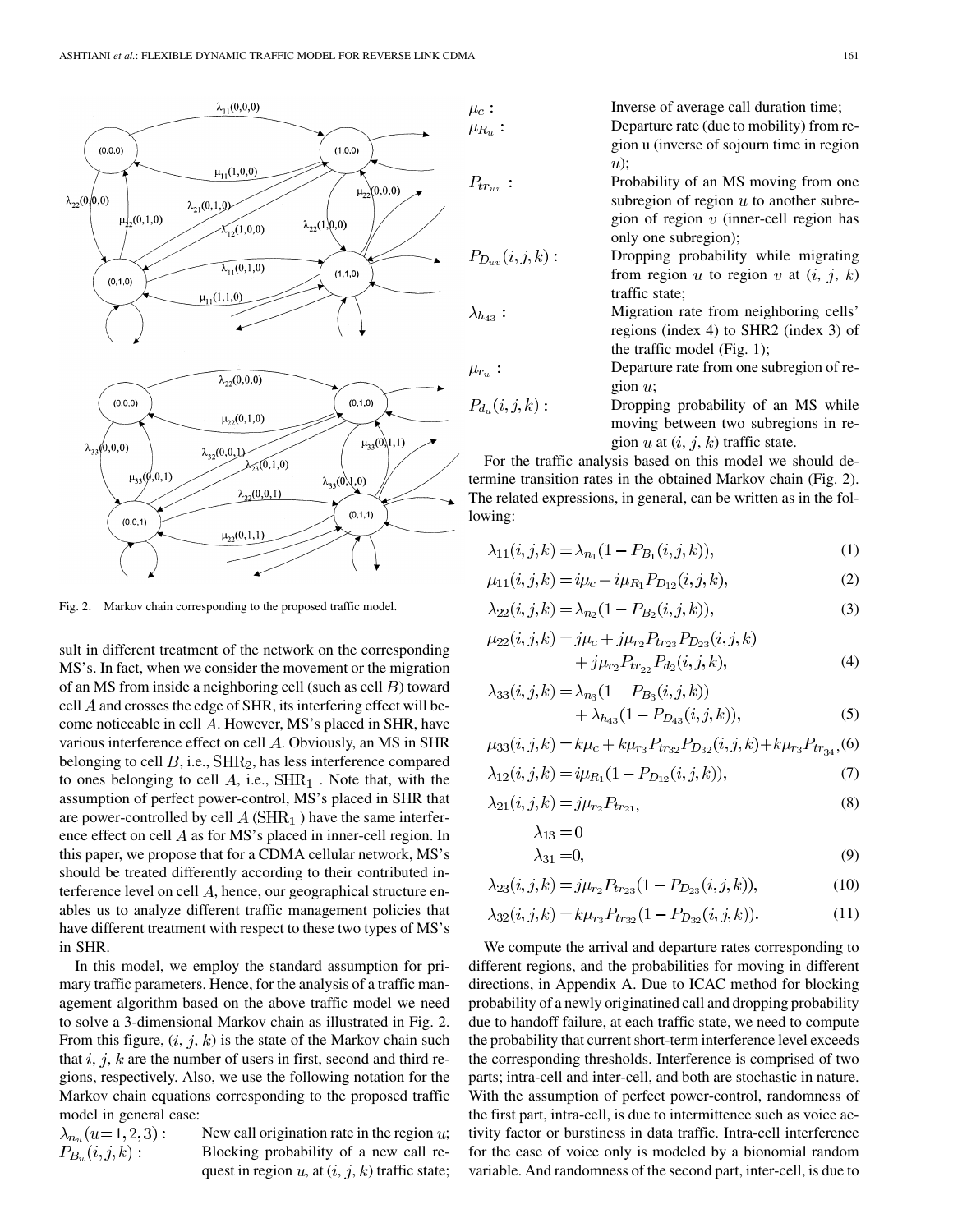propagation channel (especially shadow fading), intermittence, and variant locations of the neighboring MS's. We need a suitable distribution for inter-cell interference and with respect to [[2\]](#page-5-0) and [[10\]](#page-5-0), and in case of voice only traffic gamma distribution appears to be a proper choice with the assumption of uniform spatial traffic distribution in the neighboring cells. Hence, in applying this distribution at any  $(i, j, k)$  traffic state, we require the mean and variance of the interfering effects of the neighboring cells' users at that state. But we have a large number of states corresponding to various traffic status of the neighboring cells and each state leads to a specific mean and variance, or equiavalently a specific inter-cell interference distribution. Hence, we are obliged to limit ourselves to a few number of these states in order to be able to track the related equations mathematically and this will lead to an approximate solution for our traffic analysis. One of the main advantages of our geographical structure reverts to its flexibility to include limited traffic states corresponding to neighboring cells. To simplify our analysis further, we focus on the first tier of neighboring cells' users as the dominant interfering users on the desired cell. Thus, for our traffic model we need only the traffic parameters of the desired cell (cell  $\vec{A}$ ) and first tier of interfering cells (like cell  $B$ ).

In order to simplify the related traffic equations, the limiting scheme used for our traffic model is to estimate the number of dominant inter-cell interfering users, i.e., network-admitted users in the first tier of interfering cells, at each  $(i, j, k)$  traffic state by an estimation which takes into account  $k$ , the number of users in  $\text{SHR}_2$ . For the sake of simplicity, we employ linear estimation that is justified with the assumption of uniform spatial traffic distribution at each neighboring cell. In this methodology, we are able to evaluate the mean and the variance, or equivalently distribution, of inter-cell interference for the desired cell at each traffic state distinctly. Due to lack of sufficient information corresponding to first tier of interfering cells, especially the traffic status of their neighbors (e.g., second tier with respect to cell  $\vec{A}$ ), we are obliged to employ average traffic parameters corresponding to these cells. Thus, we need to estimate the corresponding average traffic parameters at the onset that leads to an iterative approach in solving the related equations. In fact, after solving the related equations we are able to compute the respective average traffic parameters corresponding to the desired cell, which are then considered as new estimates for the respective average traffic parameters corresponding to the neighboring cells. Obviously, iterations should be continued until the corresponding average traffic parameters for the desired cell converge to the respective estimates, since in our scheme we assume that the estimates obtained for various average traffic parameters of the first tier of neighboring cells correspond to the same average traffic parameters of the desired cell. However, in the case of discrepency between some of the primary traffic parameters (such as new call arrival rate) at cell  $A$  and its neighbors, such assumption can be justified by suitable setting of corresponding thresholds at the neighboring cells. Also, to simplify further, we assume the same conditions for various traffic status and parameters for all the first tier of neighboring cells, however, this assumption can be removed by proper changes in the traffic equations.

With respect to above discussions, we can compute the mean and the variance of interfering effects of the neighboring cells as follow:

$$
E(m) = e(k) \nu f_1;
$$
  
\n
$$
var(m) = e(k) \nu f_2;
$$
  
\n
$$
f_1 = 0.57, f_2 = 0.22,
$$
  
\n
$$
P_{int}(m) = \frac{1}{\Gamma(\rho)} \alpha^{\rho} m^{\rho - 1} \exp(-\alpha m);
$$
  
\n
$$
E(\rho) = \frac{\rho}{\rho} \exp(-\alpha m),
$$
\n(12)

$$
E(m) = \frac{\rho}{\alpha}, \text{var}(m) = \frac{\rho}{\alpha^2}
$$
(13)

where  $P_{\text{int}}$  is inter-cell interference distribution (gamma distribution),  $m$  is the normalized real-valued number of inter-cell interferers (it is equal to the ratio of inter-cell interference on the interference of an intra-cell user),  $\nu$  is the voice activity factor, and  $e(k)$  is the estimate of the number of inter-cell interferers in each neighboring cell and for uniform estimation  $e(k)$  will equal to  $k$  multiplied by the ratio of the area of one cell to the area of  $\text{SHR}_2$ . Furthermore,  $f_1$ ,  $f_2$  are coefficient factors assigned to the mean and the variance of the interference due to active users in the neighboring cells. Their values are assumed constant in all traffic states, and are similar to those used in [[2\]](#page-5-0).

The blocking (inner-cell blocking) and dropping probabilities at each traffic state (i.e., conditional probabilities) with respect to current short-term interference level and using the above assumptions, will be computed as follows:

$$
P_{B(D)}(i,j,k) = \sum_{u=0}^{i+j} b(u;i+j,\nu) \int_{T_{Block(Drop)}-u}^{\infty} P_{int}(m)dm;
$$
  

$$
b(u;i,\nu) = {i \choose u} \nu^{u} (1-\nu)^{i-u}
$$
 (14)

where the subscript  $B(D)$  corresponds to blocking (dropping) and  $T_{block(drop)}$  is the threshold corresponding to blocking (dropping) a new (handoff) call request. And  $b(u; i, \nu)$  corresponds to the probability of  $u$  interfering (active) users with  $i$  connected users in the desired cell. The first term of the argument of  $\Sigma$  in (14), i.e.,  $b(u; i + j, \nu)$ , indicates intra-cell interference and the second term, i.e., the integral term, represents the inter-cell interference at  $(i, j, k)$  traffic state. The blocking and dropping probabilities in each region should be computed according to a specific traffic management policy.

In order to obtain average blocking (dropping) probabilities and other traffic parameters we need to solve global balance equations (GBE) corresponding to the Markov chain in Fig. 2 to evaluate stationary probabilities,  $\pi(i, j, k)$  (see Appendix B). Thus, we have some average traffic parameters as follow:

$$
P_{B(D)}\n= \sum_{i=0}^{\text{Max}(i)\text{Max}(j)} \sum_{j=0}^{\text{Max}(i)} \sum_{k=0}^{\text{Max}(k)} \pi(i,j,k) P_{B(D)}(i,j,k), \quad (15)
$$

Carried Traffic  
\n
$$
= \sum_{i=0}^{\text{Max}(i)} \sum_{j=0}^{\text{Max}(j)} \sum_{k=0}^{\text{Max}(k)} \pi(i, j, k)(i + j),
$$
\n(16)

$$
P_{loss}
$$
  
= 
$$
\sum_{i=0}^{\text{Max}(i)} \sum_{j=0}^{\text{Max}(j)} \sum_{k=0}^{\text{Max}(k)} \pi(i,j,k) P_{loss}(i,j,k)
$$
 (17)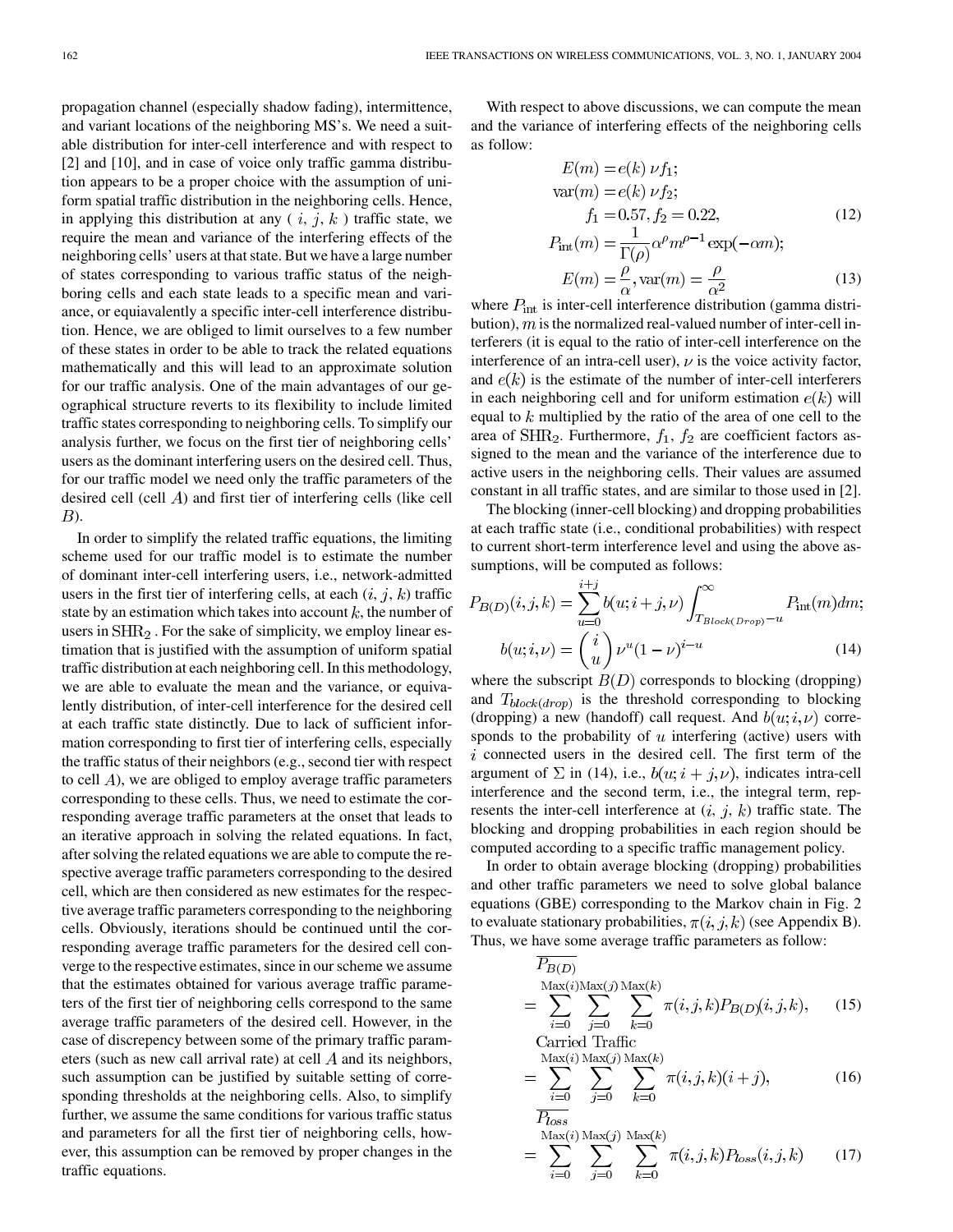where

$$
P_{loss}(i,j,k) = \frac{\sum_{u=0}^{i+j} b(u;i+j,\nu)u \int_{C_{\text{max}}-u}^{\infty} P_{\text{int}}(m)dm}{\sum_{u=0}^{i+j} b(u;i+j,\nu)u}.
$$
\n(18)

 $P_{loss}(i, j, k)$  defines the quality loss at  $(i, j, k)$  traffic state, i.e., it indicates the average fraction of time that the active MS's will confront degradation in their QoS due to large interference [\[2](#page-5-0)].

In the above equations  $C_{\text{max}}$  is the maximum allowable realvalued number of interfering users with respect to required value of SIR, and can be obtained by [[2\]](#page-5-0):

$$
C_{\text{max}} = 1 + \frac{pg(1 - \eta^{-1})}{\frac{E_b}{I_{0,req}}}
$$
(19)

where *pg* is the processing gain,  $E_b$  is the bit energy,  $I_{0,req}$  is the acceptable maximum total interference power density, and  $\eta =$  $I_{o,req}/N_o$  ( $N_0$  is the thermal noise power density). We, usually, normalize the thresholds to  $C_{\text{max}}$ . In the above equations for computational purposes we limit the number of users in each region, however, this limit should not be the limiting factor in soft capacity due to ICAC modeling (see Appendix B).

# IV. CONCLUSION

In this paper we discussed two important features of the CDMA cellular network, i.e., soft capacity and soft-handoff, and their effect on the traffic analysis and modeling. We then discussed traffic analysis of the CDMA cellular network especially with respect to interference-limitedness attribute of its capacity. After describing the important issues of a traffic model for such a network we proposed a new and flexible reverse link traffic model. This traffic model is built upon ICAC method for soft capacity consideration and includes time-varying traffic status of the neighboring cells in computing inter-cell interference and handoff rate by using triple regions in its geographical structure. Also, this model is suitable for analysis and especially for comparison of traffic and handoff management algorithms in dynamic environments.

## APPENDIX A

Computing average sojourn time in different regions is performed according to [\[13,](#page-5-0) appendix A]. Also, we compute new call origination rate and departure rate for different regions as follow:

$$
\lambda_{n_u} = \lambda_{n_R} \frac{A_{R_u}}{A_R}
$$
\n
$$
\mu_{\text{D}} = \mu_{\text{D}} 2^{-\log_{10}(A_{R_i}/A_R)}
$$
\n(A.1)

$$
\mu_{R_i} = \mu_R^2
$$
  
\n
$$
\mu_{r_i} = \mu_R^2 - \log_{10}(A_{r_i}/A_R)
$$
 (A.2)

where  $A_{R_u}$  is the area of region u and  $A_{r_i}$  is the area of one subregion of region  $i$ . These equations have been written with the assumption of the same primary traffic parameters at cell A as well as its neighbors. However, this assumption can be removed in the case of heterogenous traffic intensities for the concerning cells.

Handoff rate at each  $(i, j, k)$  traffic state with the assumption of uniform spatial traffic distribution at neighboring cells will be as follows:

$$
\lambda_{h_{43}} = k \left( \frac{A_{R_1}}{A_{r_3}} \frac{\mu_{R_1}}{6} \right) + k \mu_{r_3} P_{tr_{22}}.
$$
 (A.3)

We observe that we consider handoff arrival rate from neighboring cells as a traffic load dependent rate. This is one among the flexibilities of the proposed traffic model, since in most of the previous traffic models, a fixed average handoff rate is considered.

We assume the probability of moving in different directions according to border line length at each direction. Also, we consider these movements in each subregion. Therefore we will have:

$$
P_{tr_{22}} = \frac{2a}{2+a},
$$
  
\n
$$
P_{tr_{32}} = P_{tr_{23}} = \frac{1}{2+a},
$$
  
\n
$$
P_{tr_{21}} = \frac{1-a}{2+a},
$$
  
\n
$$
P_{tr_{34}} = P_{tr_{22}} + P_{tr_{21}}.
$$
\n(A.4)

### APPENDIX B

In this appendix we discuss the global balance equations (GBE) used for solving our Markov chain. For computational reasons we need to limit for the number of users in three regions as  $\text{Max}(i)$ ,  $\text{Max}(j)$ , and  $\text{Max}(k)$ . Because of accepting ICAC method for our traffic model, these numbers should not be the dominant factors in limiting the number of channels. In the analysis, we can determine these numbers such that the blocking and dropping probabilities exceed a threshold equal to 0.9 (by increasing this threshold we should not observe any noticeable change in the results). Obviously, these limits are determined adaptively, so, the number of states are reduced and the speed of numerical analysis is increased. The GBE in general is as in the following:

$$
\pi(i, j, k)(\lambda_{11}(i, j, k) + \lambda_{22}(i, j, k) + \lambda_{33}(i, j, k) \n+ \mu_{11}(i, j, k) + \mu_{22}(i, j, k) + \mu_{33}(i, j, k) + \lambda_{12}(i, j, k) \n+ \lambda_{21}(i, j, k) + \lambda_{23}(i, j, k) + \lambda_{32}(i, j, k) \n= \pi(i - 1, j, k)\lambda_{11}(i - 1, j, k) \n+ \pi(i, j - 1, k)\lambda_{22}(i, j - 1, k) \n+ \pi(i, j, k - 1)\lambda_{33}(i, j, k - 1) \n+ \pi(i + 1, j, k)\mu_{11}(i + 1, j, k) \n+ \pi(i, j + 1, k)\mu_{22}(i, j + 1, k) + \pi(i, j, k + 1)\mu_{33}(i, j, k + 1) \n+ \pi(i + 1, j - 1, k)\lambda_{12}(i + 1, j - 1, k) \n+ \pi(i - 1, j + 1, k)\lambda_{21}(i - 1, j + 1, k) \n+ \pi(i, j + 1, k - 1)\lambda_{23}(i, j + 1, k - 1) \n+ \pi(i, j - 1, k + 1)\lambda_{32}(i, j - 1, k + 1); \n0 \le i \le Max(i), 0 \le j \le Max(j), 0 \le k \le Max(k).
$$
 (B.1)

In the general equation, some of the terms may be removed depending upon the specific  $(i, j, k)$  traffic state, if the corresponding indices exceed the adaptive computed maximum or become negative.